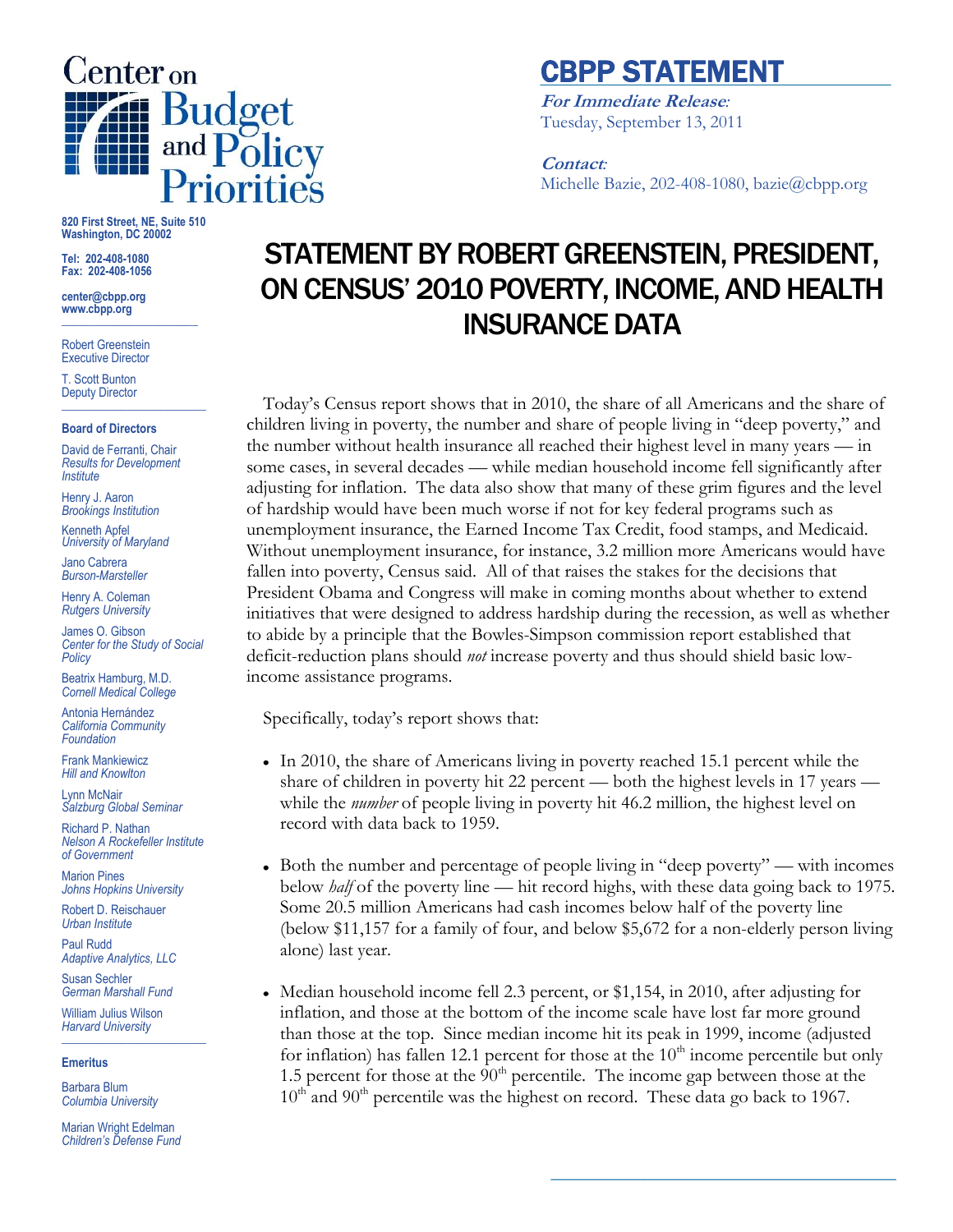The number of Americans without health insurance climbed by 900,000 to 49.9 million, another record, with data back to 1999. The percentage of Americans without insurance remained statistically unchanged at 16.3 percent. Nearly one of every six Americans was uninsured.

These grim figures come in the midst of an emerging debate about the appropriate role of government not only in spurring economic growth but also in addressing hardship. Federal policymakers will have to decide soon whether to extend certain federal initiatives that were designed both to promote growth and to ease poverty and hardship during the economic downturn, such as extended unemployment insurance benefits. Of particular note, Congress could make deep cuts in basic low-income assistance as part of its efforts to reduce long-term deficits, such as through a plan that the new Joint Select Committee on Deficit Reduction is supposed to craft by Thanksgiving.

The extent and depth of poverty in coming years and decades will be strongly affected by whether the Joint Committee, and Congress as a whole, adhere to a core principle that the commission chaired by Erskine Bowles and Alan Simpson set forth in its report and the Senate's "Gang of Six" sought to honor in its plan — that deficit reduction should be designed so that it does not increase poverty and should therefore shield low-income assistance programs from cuts — or whether the Joint Committee and Congress instead impose significant cuts in programs for those at the bottom of the income ladder.

### Poverty May Well Climb Even Higher

Between 2007, the last year before the economy turned down, and 2010, the number of people living in poverty rose by 8.9 million, largely reflecting the economic decline. But poverty also rose in most years from 2001 to 2007, when the economy was growing. For the poverty rate to be higher at the peak year of an economic recovery (2007) than in the last year of the previous recession (2001) was unprecedented. Even before the recession began, a growing number of Americans were being left behind.

Poverty may rise even higher in 2011 and 2012. Analysts expect unemployment to remain high over this period, and after recessions, poverty typically is *slower* to decline than unemployment. In each of the previous three recessions, the poverty rate did not begin to fall until at least a year after the unemployment rate began to drop.

## The Role of Public Programs in Lessening Poverty and the Lack of Health Insurance

The Census figures show that millions more Americans would have fallen into poverty or become uninsured if not for programs like unemployment insurance, food stamps, the Earned Income Tax Credit (EITC), and Medicaid, which could face substantial cuts at federal and state levels. As noted, the Census figures show that unemployment benefits — including federal benefits scheduled to expire at the end of this year and state benefits that a number of states have recently cut back kept 3.2 million people above the poverty line in 2010. While the official poverty measure does not count the Earned Income Tax Credit or SNAP (food stamp) benefits as income, the Census Bureau also reported today that if the EITC were counted, it would be shown to lift 5.4 million people

**\_\_\_\_\_\_\_\_\_\_\_\_\_\_\_\_\_\_\_\_\_\_\_\_\_\_\_\_\_\_\_\_\_\_\_\_\_**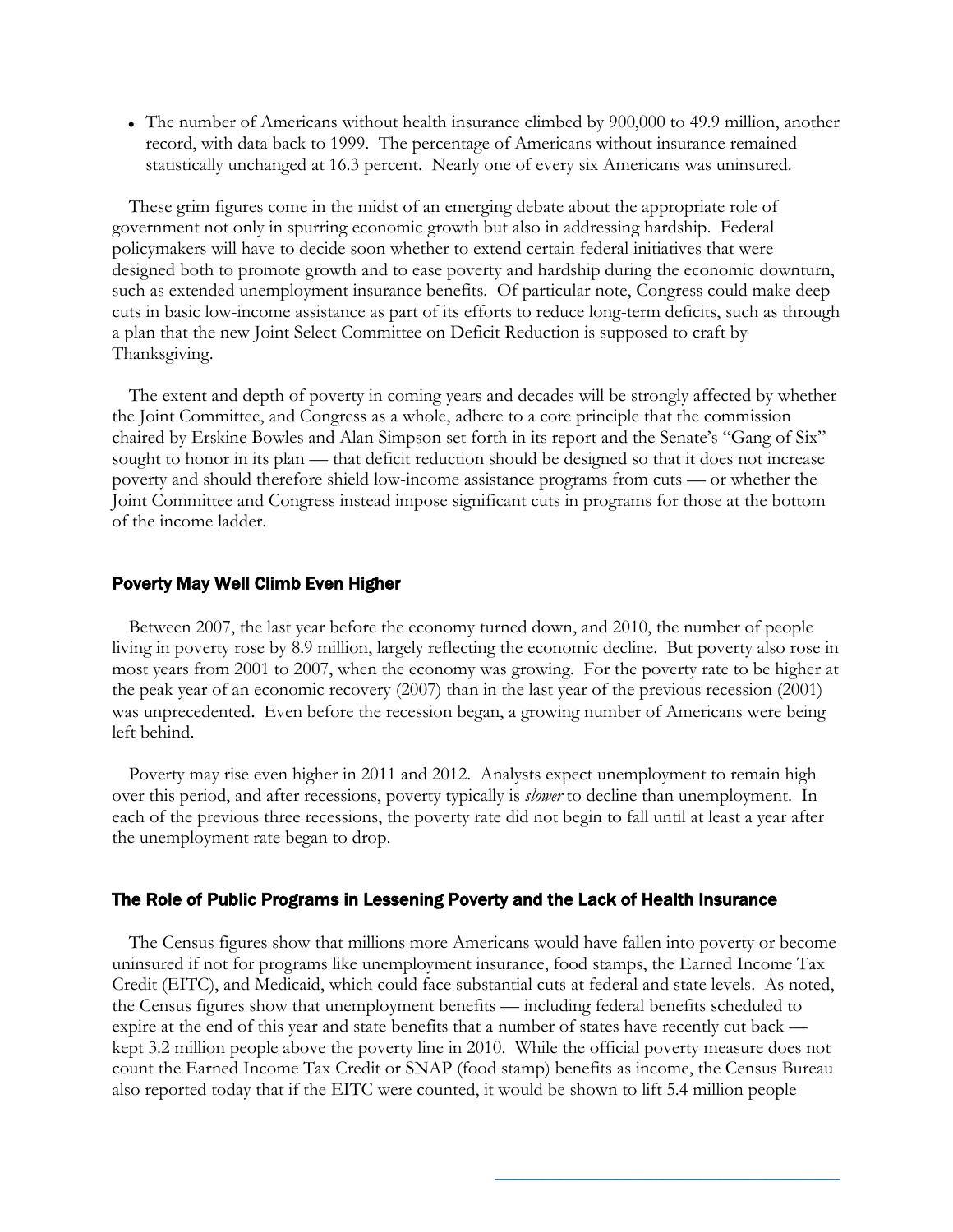(including 3 million children) out of poverty and that if SNAP were counted, it would be found to lift 3.9 million people out. These benefits *are* counted under an alternative measure of poverty that many analysts favor and that the Census Bureau will issue later this year.

In addition, while the number of uninsured people overall grew in 2010 due principally to continued erosion in employer-based health coverage, children escaped this trend because Medicaid and the Children's Health Insurance Program (CHIP) filled the gap. Both the number and the percentage of children who were uninsured was actually lower in 2010 than in 2007, before the economic downturn started, because Medicaid and CHIP expanded and more than offset the loss of employer coverage among children. Between 2007 and 2010, the number of children with employer-based coverage fell by 3.4 million, but a larger number of children gained coverage through Medicaid or CHIP. Some 570,000 fewer children were uninsured in 2010 than in 2007.

Among non-elderly *adults,* by contrast, the number of uninsured was 6.3 million *greater* in 2010 than in 2007, in significant part because Medicaid eligibility rules are far more restrictive for nonelderly adults than for children. These data underscore the importance of implementing the Affordable Care Act reforms scheduled to take effect in 2014, which are designed to make coverage available and affordable to people who don't have employer-based insurance. Indeed, the new data suggest that the health reform law may already be having a positive effect on coverage; the requirement that health insurers cover adult dependent children up to age 26 likely contributed to the significant reduction in the number and percentage of young adults age 19-25 without health insurance between 2009 and 2010. This is the only age group of non-elderly adults for which the percentage without insurance declined between 2009 and 2010.

In addition, various federal initiatives to promote job growth and ease poverty and hardship during the recession have expired or are slated to do so soon. The TANF Emergency Fund, which supported roughly a quarter-million subsidized jobs for low-income parents and youth, expired in September 2010, and federal unemployment benefits for jobless workers who have been looking for work for more than half a year (which currently serve 3.6 million such workers) are scheduled to expire at the end of December.

At the state level, legislators have implemented some of the harshest cuts in recent history for vulnerable families. In 2011, a number of states cut cash assistance deeply or ended it entirely for many families that already live far below the poverty line. Numerous states are also cutting child care and other work-related assistance, which will make it harder for some poor parents with jobs to retain them. Ten states have taken steps to cut regular state unemployment benefits, as well.

Furthermore, Congress could make deep cuts in low-income assistance as part of deficit-reduction efforts rather than adhere to the core principle of the Bowles-Simpson commission report that policymakers *not* follow that path. The Ryan budget that the House of Representatives passed in April achieved nearly two-thirds of its large budget cuts over the next ten years from programs targeted on low-income people, and House Minority Leader Eric Cantor urged large cuts in lowincome programs during the deficit-reductions talks that Vice President Biden chaired this spring. Much will depend on the approach of the Joint Select Committee on Deficit Reduction, which is supposed to send a deficit reduction plan to Congress late November for its speedy consideration. If policymakers make significant cuts in basic programs for those of limited means, the combination of those cuts and ongoing labor market weakness will likely drive poverty higher in coming years and could cause poverty to remain at high levels long after the economy recovers.